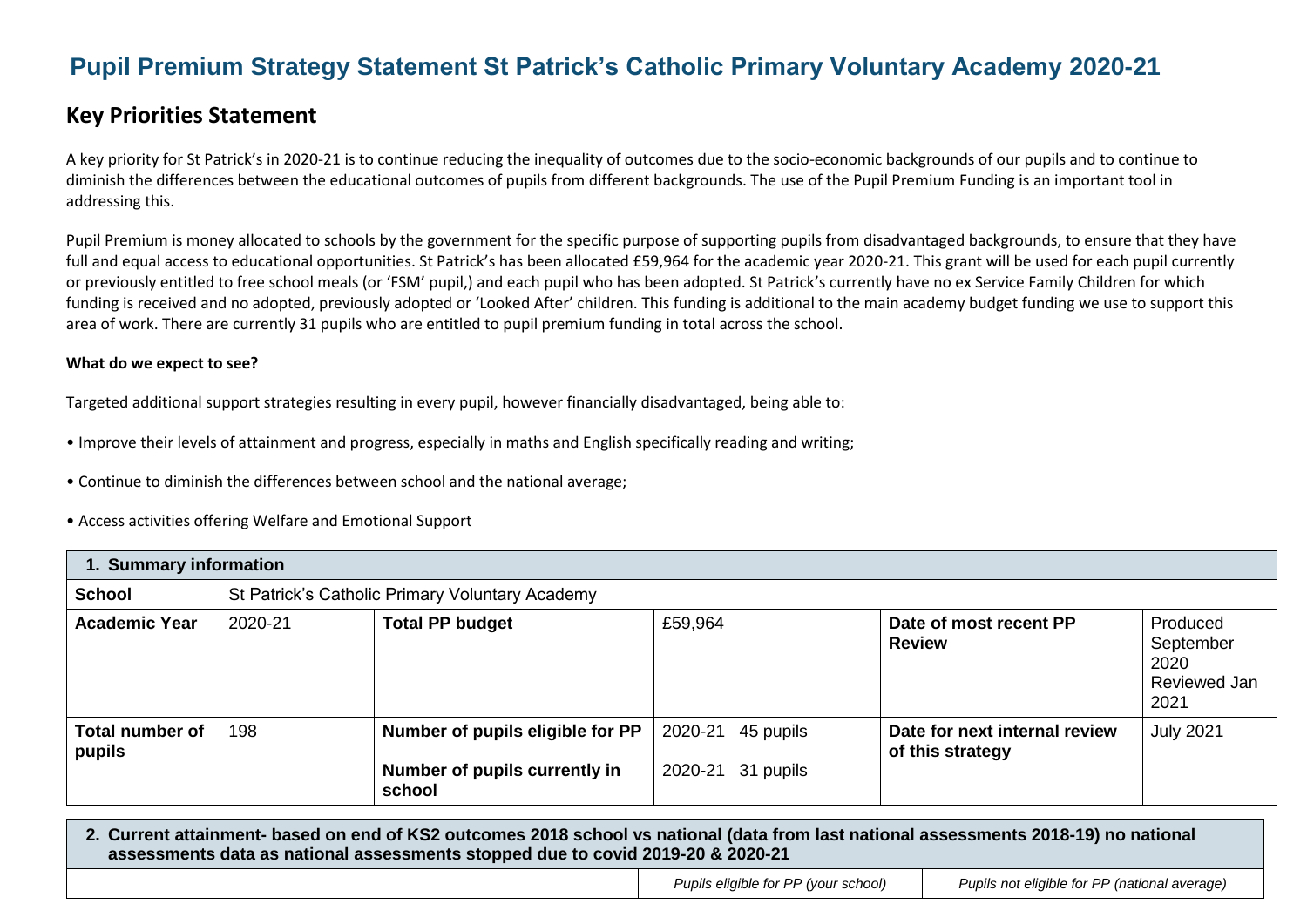| % achieving in reading, writing and maths    | 43% (decrease on 2018- 62%)  | 71% |
|----------------------------------------------|------------------------------|-----|
| % attaining the expected standard in reading | 64% (decrease on 2018-77%)   | 78% |
| % attaining the expected standard in writing | 64% (increase on 2018-77%)   | 83% |
| % attaining the expected standard in maths   | 43% (decreases on 2018- 62%) | 84% |
| % exceeding the expected standard in reading | 21% (decrease on 2018-23%)   | 31% |
| % exceeding the expected standard in writing | 0% (decrease on 2018-8%)     | 24% |
| % exceeding the expected standard in maths   | 14% (increase on 2018-8%)    | 31% |

| 3. Barriers to future attainment (for pupils eligible for PP, including high ability) |                                                                                                                                                                                                                                                                                                                                                                                                                                                                                                                                                                                                                                                                                                                                                                                                                                                                                                                                                                                                                           |                                                                                                                                                                                              |  |  |  |
|---------------------------------------------------------------------------------------|---------------------------------------------------------------------------------------------------------------------------------------------------------------------------------------------------------------------------------------------------------------------------------------------------------------------------------------------------------------------------------------------------------------------------------------------------------------------------------------------------------------------------------------------------------------------------------------------------------------------------------------------------------------------------------------------------------------------------------------------------------------------------------------------------------------------------------------------------------------------------------------------------------------------------------------------------------------------------------------------------------------------------|----------------------------------------------------------------------------------------------------------------------------------------------------------------------------------------------|--|--|--|
|                                                                                       | In-school barriers (issues to be addressed in school, such as poor oral language skills)                                                                                                                                                                                                                                                                                                                                                                                                                                                                                                                                                                                                                                                                                                                                                                                                                                                                                                                                  |                                                                                                                                                                                              |  |  |  |
| Α.                                                                                    | Progress from KS 1- KS 2 in reading writing and maths has been low over the last 3 years. However this was slightly improved in 2017-18 and again in reading in 2018-19                                                                                                                                                                                                                                                                                                                                                                                                                                                                                                                                                                                                                                                                                                                                                                                                                                                   |                                                                                                                                                                                              |  |  |  |
| <b>B.</b>                                                                             | Historical staffing issues in KS 2 have impacted on pupil progress of all pupils. 2019-20 staffing consists of 75% RQT in KS2                                                                                                                                                                                                                                                                                                                                                                                                                                                                                                                                                                                                                                                                                                                                                                                                                                                                                             |                                                                                                                                                                                              |  |  |  |
| C.                                                                                    | 23% disadvantaged pupils in 2020-21 Yr 5 & 6 cohorts currently have additional SEND<br>23% disadvantaged pupils in 2020-21 Yr 6 cohorts joined the school in the last 3 years                                                                                                                                                                                                                                                                                                                                                                                                                                                                                                                                                                                                                                                                                                                                                                                                                                             |                                                                                                                                                                                              |  |  |  |
|                                                                                       | <b>External barriers</b> (issues which also require action outside school, such as low attendance rates)                                                                                                                                                                                                                                                                                                                                                                                                                                                                                                                                                                                                                                                                                                                                                                                                                                                                                                                  |                                                                                                                                                                                              |  |  |  |
| D.                                                                                    | 1. Parental engagement is not strong for pupils outside of school. Parents were more willing in recent years to come into school for events and there is good<br>support at parents' evenings with encouragement from staff, however parents are still not consistently hearing their children read outside of school and this is<br>hindering pupils progress in reading comprehension and retention of skills learnt in school.<br>2. 30% of current whole school disadvantaged pupils have additional social and emotional needs, which impact on behaviour for learning.<br>31% of the yr 6 2018-19 cohort of disadvantaged pupils had additional social and emotional needs, which impacted on behaviour for learning resulting in poor<br>attainment in the 2018-19 cohort.<br>3. Impact of covid pandemic on all pupils including many eligible for PP on mental health, wellbeing and support from home to access remote learning<br>consistently has impacted on learning widening gaps particularly in reading. |                                                                                                                                                                                              |  |  |  |
|                                                                                       | 4. Desired outcomes                                                                                                                                                                                                                                                                                                                                                                                                                                                                                                                                                                                                                                                                                                                                                                                                                                                                                                                                                                                                       |                                                                                                                                                                                              |  |  |  |
|                                                                                       | Desired outcomes and how they will be measured                                                                                                                                                                                                                                                                                                                                                                                                                                                                                                                                                                                                                                                                                                                                                                                                                                                                                                                                                                            | Success criteria                                                                                                                                                                             |  |  |  |
| Α.                                                                                    | Improve higher rates of attainment in each year group; use internal data if national assessments do not<br>Disadvantaged Pupils in Y6 are diminishing the differences at the<br>resume in 2020-21<br>expected and higher standard between themselves and other<br>pupils so that attainment is as good as other pupils.                                                                                                                                                                                                                                                                                                                                                                                                                                                                                                                                                                                                                                                                                                   |                                                                                                                                                                                              |  |  |  |
| В.                                                                                    | Higher % of pupils attaining the expected standard in reading, writing & maths.                                                                                                                                                                                                                                                                                                                                                                                                                                                                                                                                                                                                                                                                                                                                                                                                                                                                                                                                           | Pupils to attain inline or above National average for expected standard in<br>reading 71% diminishing the differences between school disadvantaged<br>and national non-disadvantaged pupils. |  |  |  |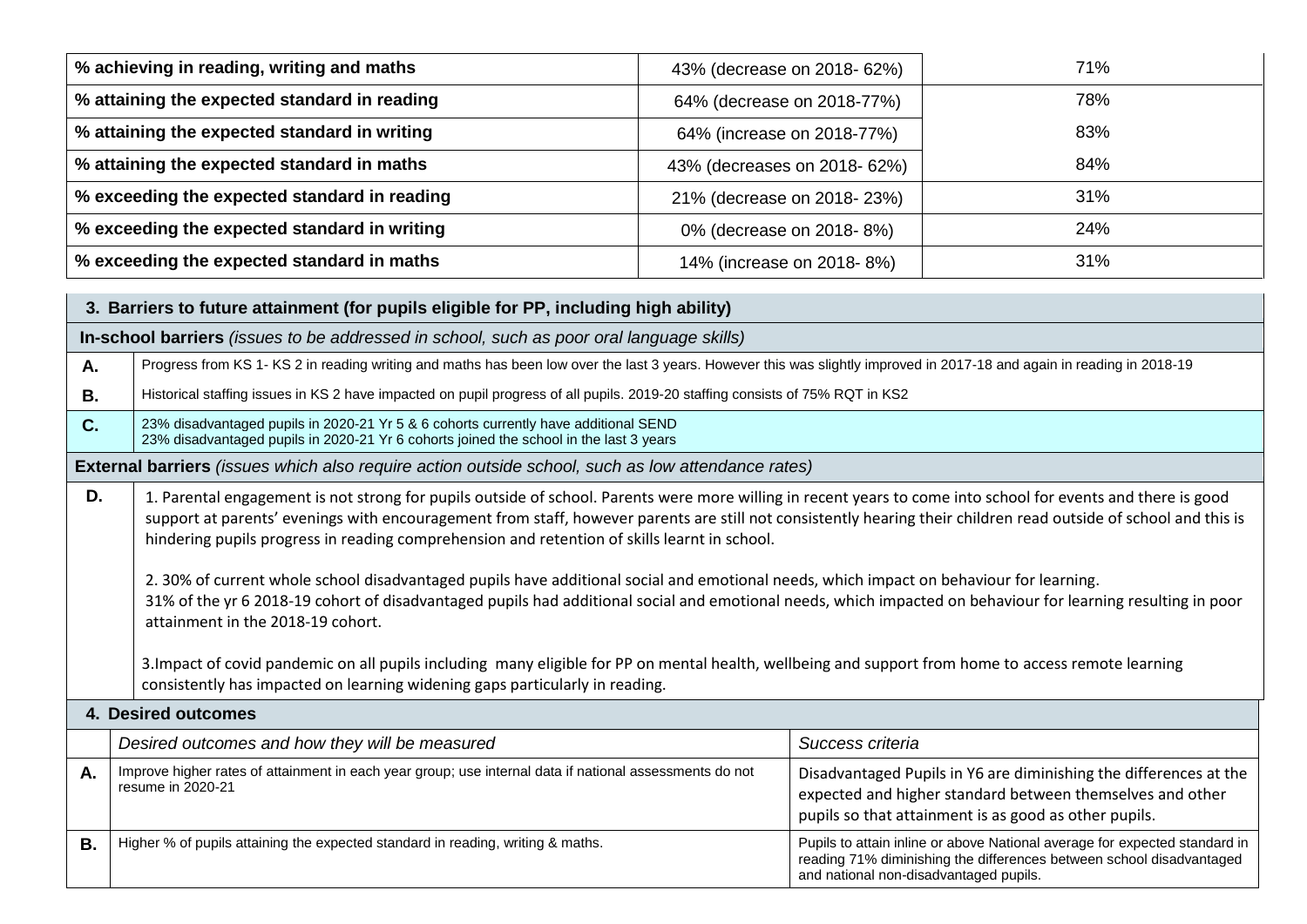|    | Higher % of pupils attaining the expected standard in maths.                                                                                                                                                                   | Pupils to attain inline or above National average for expected standard in<br>maths 84% diminishing the differences between school disadvantaged<br>and national non-disadvantaged pupils. |
|----|--------------------------------------------------------------------------------------------------------------------------------------------------------------------------------------------------------------------------------|--------------------------------------------------------------------------------------------------------------------------------------------------------------------------------------------|
| D. | Increased support for pupils struggling with emotional needs which impacts on pupil attainment and<br>progress. Pupils acquire a range of strategies to support them in coping in school and to build increased<br>resilience. | Those pupils with emotional needs are able to use the strategies<br>given by the ELSA/Chaplaincy.                                                                                          |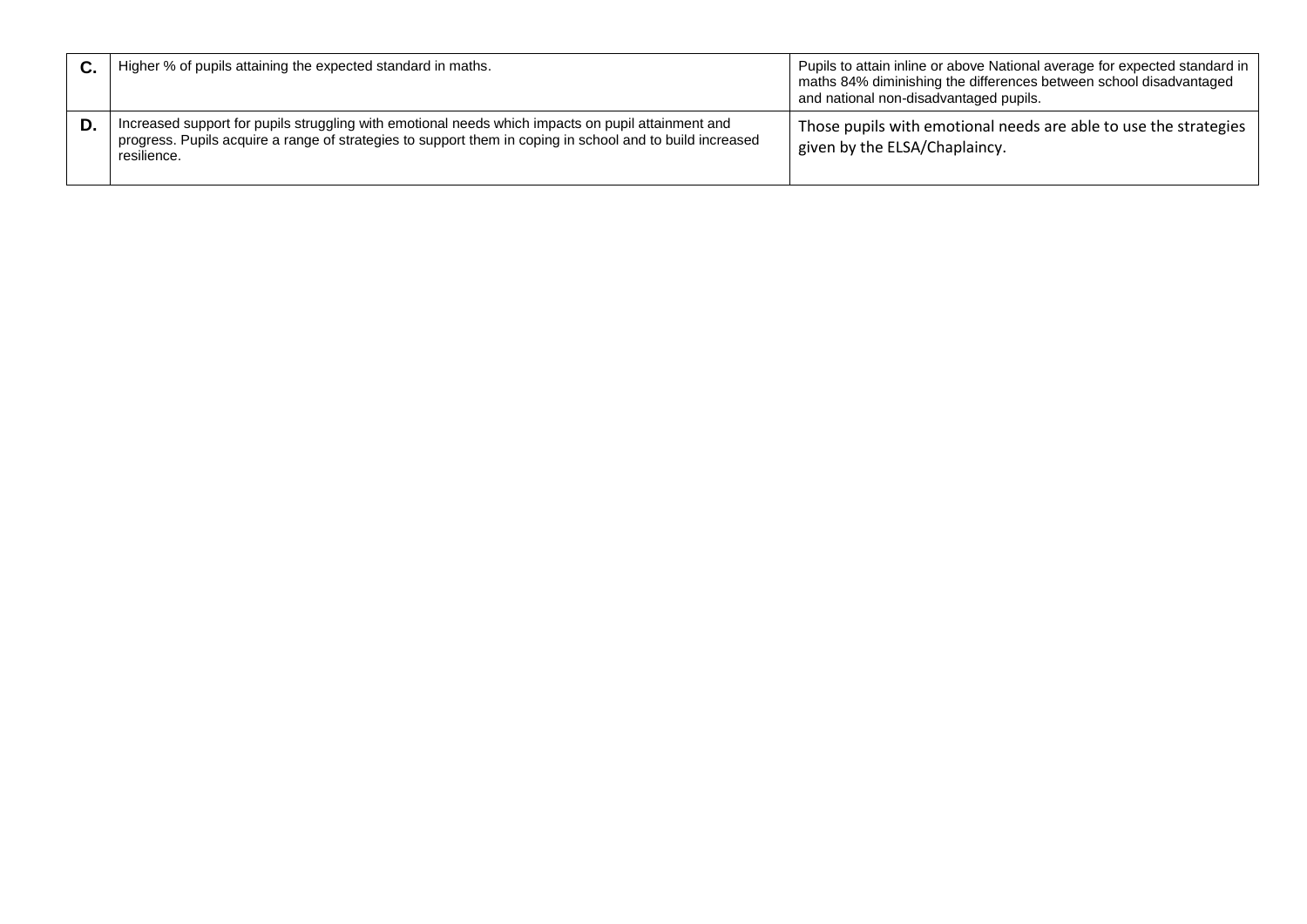| 5. Planned expenditure           |                                                                                                                                                                                                                                                    |                                                                                                                                                                                                                     |                                                                                                                          |                    |                                         |
|----------------------------------|----------------------------------------------------------------------------------------------------------------------------------------------------------------------------------------------------------------------------------------------------|---------------------------------------------------------------------------------------------------------------------------------------------------------------------------------------------------------------------|--------------------------------------------------------------------------------------------------------------------------|--------------------|-----------------------------------------|
| Academic year                    | 2020-21                                                                                                                                                                                                                                            |                                                                                                                                                                                                                     |                                                                                                                          |                    |                                         |
| support whole school strategies. |                                                                                                                                                                                                                                                    | The three headings below enable schools to demonstrate how they are using the pupil premium to improve classroom pedagogy, provide targeted support and                                                             |                                                                                                                          |                    |                                         |
| i. Quality of teaching for all   |                                                                                                                                                                                                                                                    |                                                                                                                                                                                                                     |                                                                                                                          |                    |                                         |
| <b>Desired outcome</b>           | Chosen action /<br>approach                                                                                                                                                                                                                        | What is the evidence and rationale for<br>this choice?                                                                                                                                                              | How will you ensure it<br>is implemented well?                                                                           | <b>Staff lead</b>  | When will you review<br>implementation? |
| A, B & C                         | TA directed time in the<br>morning and afternoon in all<br>year groups to support<br>1:1/small group interventions<br>for reading, writing, maths<br>following AFL during the<br>morning sessions. 5 x<br>2hours weekly (I hour AM &<br>1 hour PM) | Stats from 2019 SATs results show that for<br>pupils at the end of KS1 & KS2 there is a gap<br>between those pupils achieving at the<br>expected and higher and others @ RWM<br>particularly boys and disadvantaged | By Senior Leadership team<br>monitoring programme,<br>through in-school tracking<br>data and end of Key Stage<br>results | SENDCo,<br>HT, DHT | Termly<br>Cost: £45,224                 |
| B                                | 1:1 reading support for<br>disadvantaged pupils in the<br>pm sessions who aren't<br>being supported at home<br>with reading. 4 x 1.5hrs<br>weekly by TA across KS 2 in<br>Spring & Summer Term.                                                    | Stats from 2019 SATs results show that for KS1<br>& KS2 pupils there is a gap between those<br>pupils achieving at the expected (and higher @<br>KS1) and others.                                                   | By Senior Leadership team<br>monitoring programme,<br>through in-school tracking<br>data and end of Key Stage<br>results | DHT/LIT<br>COORD   | Termly<br>Cost: £2,749<br><b>CP</b>     |
| A, B & C                         | Small group support from<br>HT for year 6 cohort in<br>Autumn, Spring & Summer<br>Terms with reading, writing<br>and maths.                                                                                                                        | Stats from 2019 SATs results show that for<br>pupils at the end of KS2 there is a gap between<br>those pupils achieving at the expected and<br>higher and others @ RWM particularly boys<br>and disadvantaged       | By Senior Leadership team<br>monitoring programme,<br>through in-school tracking<br>data and end of Key Stage<br>results | HT                 | Termly<br>Cost: NO ADDITIONAL COST      |
| A, B & C                         | Small group & 1:1 support<br>from deputy head teacher 2x<br>breakfast booster groups for<br>year 6 with a focus on maths<br>(29 weeks)                                                                                                             | Stats from 2019 SATs results show that for<br>pupils at the end of KS2 there is a gap between<br>those pupils achieving at the expected and<br>higher and others @ reading, writing & maths.                        | By Senior Leadership team<br>monitoring programme,<br>through in-school tracking<br>data and end of Key Stage<br>results | <b>DHT</b>         | Termly<br>Cost: NO ADDITIONAL COST      |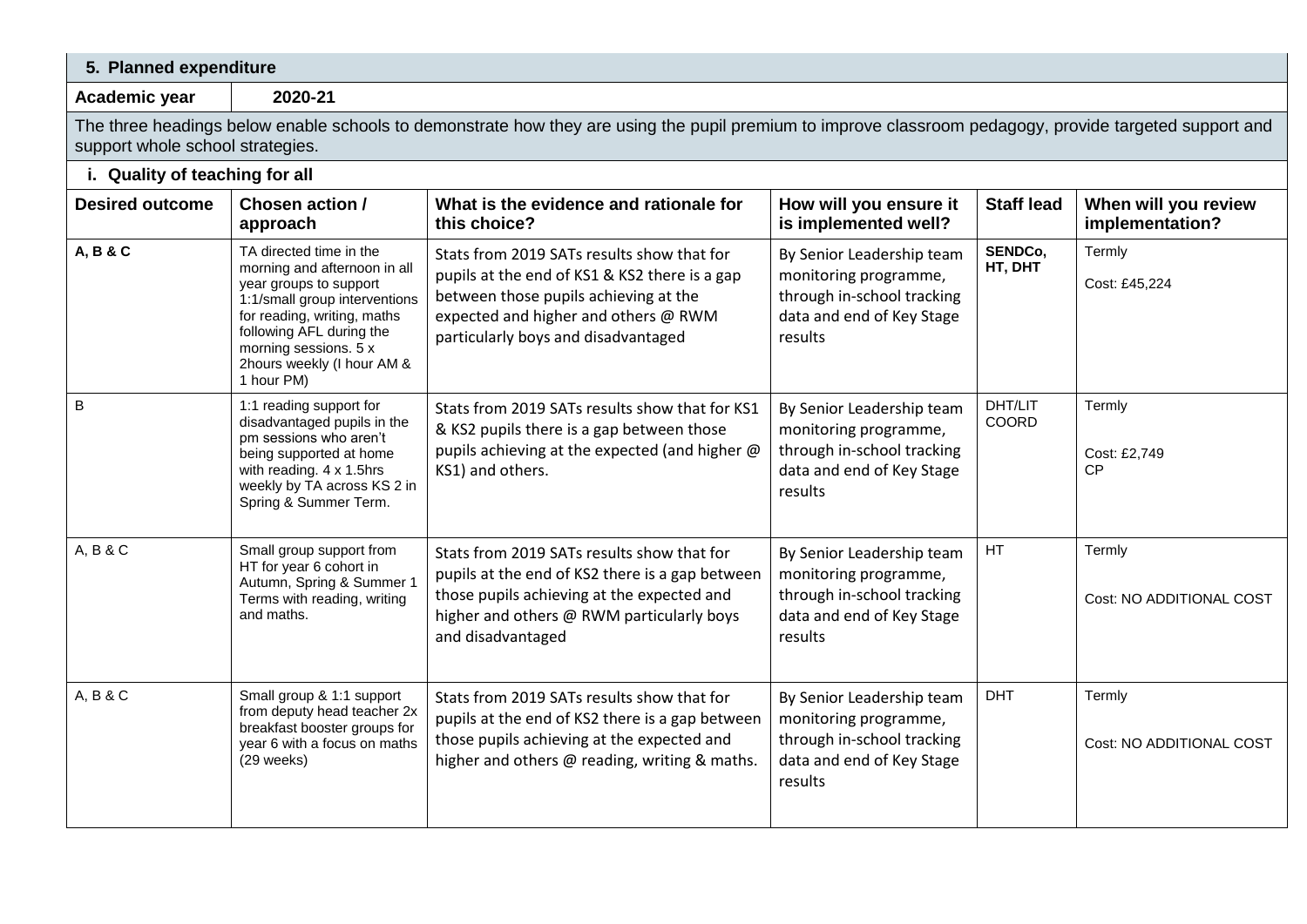| B&C                    | 1:1/small group support from<br>qualified teacher 1/2 day a<br>week to support writing,<br>reading comprehension &<br>maths in yr 5 & 6                                                                  | Stats from 2018 SATs results show that for KS2<br>pupils there is a gap between those pupils<br>achieving at the expected and higher standard<br>and others.                                                                                                                                                                | By Senior Leadership team<br>monitoring programme,<br>through in-school tracking<br>data and end of Key Stage<br>results                                                                                                           |                            | Termly<br>Cost: £5,562<br>GS                                               |
|------------------------|----------------------------------------------------------------------------------------------------------------------------------------------------------------------------------------------------------|-----------------------------------------------------------------------------------------------------------------------------------------------------------------------------------------------------------------------------------------------------------------------------------------------------------------------------|------------------------------------------------------------------------------------------------------------------------------------------------------------------------------------------------------------------------------------|----------------------------|----------------------------------------------------------------------------|
| D                      | 1:1 support for pupils and<br>families from SENDCo 2<br>days a week for specific<br>SEND and social emotional<br>needs to seek and provide<br>intervention & support from<br>outside agencies to address | In school monitoring of socio, economic and<br>emotional needs of specific families evidences<br>negative impact on behaviour, attainment &<br>progress.                                                                                                                                                                    | By Senior Leadership team<br>monitoring programme,<br>through in-school tracking<br>data and end of Key Stage<br>results                                                                                                           | <b>SENDCo</b>              | Termly<br>NO ADDITIONAL COST                                               |
|                        |                                                                                                                                                                                                          |                                                                                                                                                                                                                                                                                                                             |                                                                                                                                                                                                                                    | <b>Total budgeted cost</b> | £53,535                                                                    |
| ii. Targeted support   |                                                                                                                                                                                                          |                                                                                                                                                                                                                                                                                                                             |                                                                                                                                                                                                                                    |                            |                                                                            |
| <b>Desired outcome</b> | <b>Chosen</b><br>action/approach                                                                                                                                                                         | What is the evidence and rationale for<br>this choice?                                                                                                                                                                                                                                                                      | How will you ensure it<br>is implemented well?                                                                                                                                                                                     | <b>Staff lead</b>          | When will you review<br>implementation?                                    |
| D                      | Welfare / Emotional<br>Support & Social Skills<br>Groups - provided by<br>trained ELSA. From Sept<br>2020 (currently 10 PP<br>pupils accessing support)                                                  | The groups cover such aspects as sharing and<br>dealing with emotions, manners, and designed<br>specifically for those pupils who struggle with<br>friendships or have issues at home which<br>affect their progress in school. It also provides<br>the children with strategies to cope socially<br>and builds resilience. | Monitored termly by SENDCo<br>& ELSA                                                                                                                                                                                               | EW&<br>SENDCo              | End Summer Term 2021<br>Cost: £10,856<br>9.5hrs a week EW                  |
|                        |                                                                                                                                                                                                          |                                                                                                                                                                                                                                                                                                                             |                                                                                                                                                                                                                                    | <b>Total budgeted cost</b> | £10,856                                                                    |
| iii. Other approaches  |                                                                                                                                                                                                          |                                                                                                                                                                                                                                                                                                                             |                                                                                                                                                                                                                                    |                            |                                                                            |
| <b>Desired outcome</b> | <b>Chosen</b><br>action/approach                                                                                                                                                                         | What is the evidence and rationale for<br>this choice?                                                                                                                                                                                                                                                                      | How will you ensure it<br>is implemented well?                                                                                                                                                                                     | <b>Staff lead</b>          | When will you review<br>implementation?                                    |
| A, B & C               | <b>Weekly Attendance</b><br>checks and Late Gates                                                                                                                                                        | EWO to support those pupils whose<br>attendance falls below 90% and this has<br>helped to modify the lateness of some pupils<br>leading to more regular attendance in school<br>to support emotional wellbeing and access to<br>learning.                                                                                   | The school will continue<br>with this strategy to<br>improve attendance for all<br>and in specific classes so<br>that disruption caused by<br>lateness is minimised for<br>all pupils and that those<br>pupils who are P.P are not | EWO/<br>Admin<br>staff/HT  | Weekly & Half termly at<br>FGB meetings<br>Cost: £929 (25% of EWO<br>time) |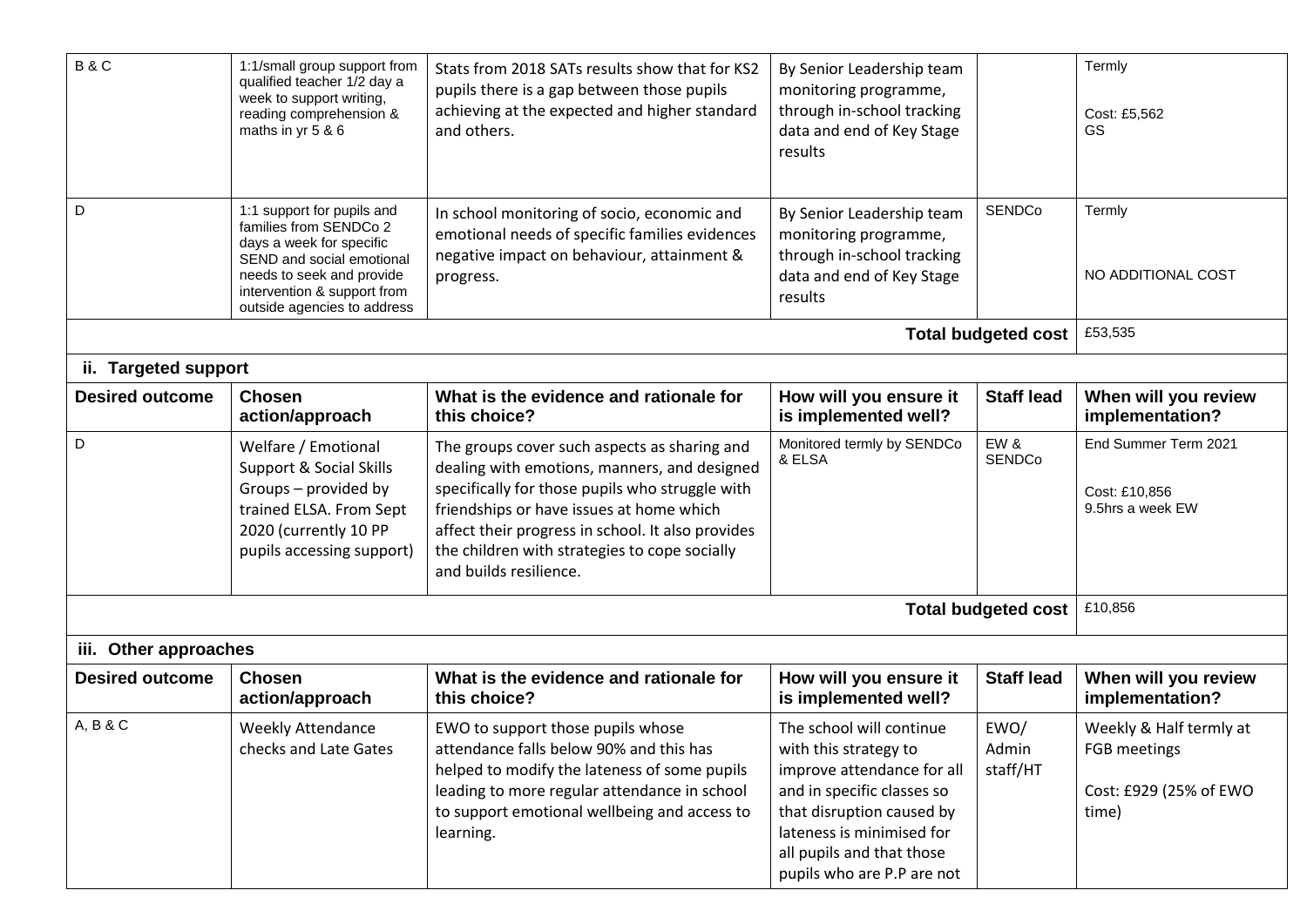|          |                                                                                                                                                               |                                                                                                                                                                                                                                                                                                                                                                           | disadvantaged by not<br>being in school or coming<br>late or being disrupted by<br>other pupils arriving late.                                                                                                                                            |                            |                                                                         |
|----------|---------------------------------------------------------------------------------------------------------------------------------------------------------------|---------------------------------------------------------------------------------------------------------------------------------------------------------------------------------------------------------------------------------------------------------------------------------------------------------------------------------------------------------------------------|-----------------------------------------------------------------------------------------------------------------------------------------------------------------------------------------------------------------------------------------------------------|----------------------------|-------------------------------------------------------------------------|
| A, B & C | Half termly meeting with<br>parents whose children<br>fall below 90%<br>attendance and parents<br>who are persistently late<br>bringing children to<br>school | Whole school attendance has been lower than<br>expected over the last 2 years although PP<br>attendance has been higher than other pupils.<br>However, there is still some disruption to<br>learning caused to PP pupils by any pupil<br>arriving late or missing lessons as the teacher<br>may need to spend time settling the pupil or<br>recapping on missed learning. | Half termly meetings take<br>place with parents, the<br>EWO and the HT. This<br>ensures that parents are<br>aware of their child's rate<br>of attendance and sets a<br>standard right for the start<br>of the child's school life for<br>good attendance. |                            | Half termly meetings with<br>parents<br>Cost: £929 (25% of EWO<br>time) |
|          |                                                                                                                                                               |                                                                                                                                                                                                                                                                                                                                                                           |                                                                                                                                                                                                                                                           | <b>Total budgeted cost</b> | £929                                                                    |
|          |                                                                                                                                                               | Additional top up funding from school budget required to achieve the support required in addition to PP funding                                                                                                                                                                                                                                                           |                                                                                                                                                                                                                                                           |                            | £5,357                                                                  |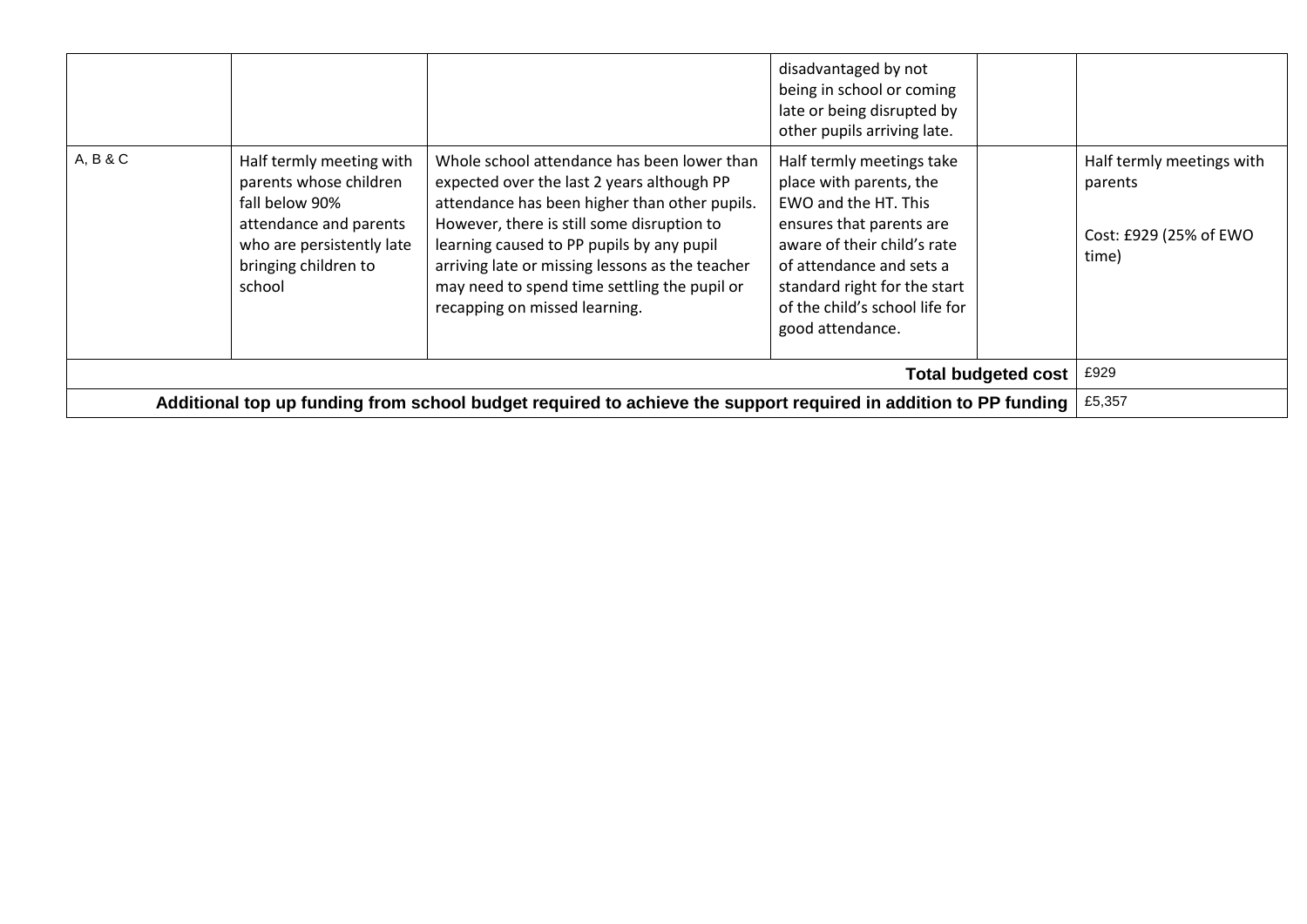| 6. Review of expenditure                                                                                                                                                                                                                                                                             |                                                                                                                                                                                                                                                                                                                                                                                                                                                                                                                                                                                                                                                                                                                                                                                                                                                                                                                                                                                                                                                                                  |                                                                                                                                                                                                                                                                                                                                                                                                                                                                                                                                                                                                                                                                                                                                                                                                                                                                                                                                                                                                                                                                                                                                                                                                                                                                                                                                                                                                                                                                                                                                                                                                                                                                                                                                                                                                                                                                                                                                                                                                                                                                                                                                                                                                                                                                                                                                                                                                                                                                                                                                      |                                                                                                                                                                                                                                                                                                                                                                                                                                                                                                                                                                                                                                                                                                                                                                                                                                                                                                                                                                                                                                                                            |             |  |  |
|------------------------------------------------------------------------------------------------------------------------------------------------------------------------------------------------------------------------------------------------------------------------------------------------------|----------------------------------------------------------------------------------------------------------------------------------------------------------------------------------------------------------------------------------------------------------------------------------------------------------------------------------------------------------------------------------------------------------------------------------------------------------------------------------------------------------------------------------------------------------------------------------------------------------------------------------------------------------------------------------------------------------------------------------------------------------------------------------------------------------------------------------------------------------------------------------------------------------------------------------------------------------------------------------------------------------------------------------------------------------------------------------|--------------------------------------------------------------------------------------------------------------------------------------------------------------------------------------------------------------------------------------------------------------------------------------------------------------------------------------------------------------------------------------------------------------------------------------------------------------------------------------------------------------------------------------------------------------------------------------------------------------------------------------------------------------------------------------------------------------------------------------------------------------------------------------------------------------------------------------------------------------------------------------------------------------------------------------------------------------------------------------------------------------------------------------------------------------------------------------------------------------------------------------------------------------------------------------------------------------------------------------------------------------------------------------------------------------------------------------------------------------------------------------------------------------------------------------------------------------------------------------------------------------------------------------------------------------------------------------------------------------------------------------------------------------------------------------------------------------------------------------------------------------------------------------------------------------------------------------------------------------------------------------------------------------------------------------------------------------------------------------------------------------------------------------------------------------------------------------------------------------------------------------------------------------------------------------------------------------------------------------------------------------------------------------------------------------------------------------------------------------------------------------------------------------------------------------------------------------------------------------------------------------------------------------|----------------------------------------------------------------------------------------------------------------------------------------------------------------------------------------------------------------------------------------------------------------------------------------------------------------------------------------------------------------------------------------------------------------------------------------------------------------------------------------------------------------------------------------------------------------------------------------------------------------------------------------------------------------------------------------------------------------------------------------------------------------------------------------------------------------------------------------------------------------------------------------------------------------------------------------------------------------------------------------------------------------------------------------------------------------------------|-------------|--|--|
|                                                                                                                                                                                                                                                                                                      | <b>Previous Academic Year 2019-20</b><br>See Pupil Premium Impact Statement on School Website 2018-19                                                                                                                                                                                                                                                                                                                                                                                                                                                                                                                                                                                                                                                                                                                                                                                                                                                                                                                                                                            |                                                                                                                                                                                                                                                                                                                                                                                                                                                                                                                                                                                                                                                                                                                                                                                                                                                                                                                                                                                                                                                                                                                                                                                                                                                                                                                                                                                                                                                                                                                                                                                                                                                                                                                                                                                                                                                                                                                                                                                                                                                                                                                                                                                                                                                                                                                                                                                                                                                                                                                                      |                                                                                                                                                                                                                                                                                                                                                                                                                                                                                                                                                                                                                                                                                                                                                                                                                                                                                                                                                                                                                                                                            |             |  |  |
|                                                                                                                                                                                                                                                                                                      | i. Quality of teaching for all                                                                                                                                                                                                                                                                                                                                                                                                                                                                                                                                                                                                                                                                                                                                                                                                                                                                                                                                                                                                                                                   |                                                                                                                                                                                                                                                                                                                                                                                                                                                                                                                                                                                                                                                                                                                                                                                                                                                                                                                                                                                                                                                                                                                                                                                                                                                                                                                                                                                                                                                                                                                                                                                                                                                                                                                                                                                                                                                                                                                                                                                                                                                                                                                                                                                                                                                                                                                                                                                                                                                                                                                                      |                                                                                                                                                                                                                                                                                                                                                                                                                                                                                                                                                                                                                                                                                                                                                                                                                                                                                                                                                                                                                                                                            |             |  |  |
| <b>Desired</b><br>outcome                                                                                                                                                                                                                                                                            | <b>Chosen</b><br>action/approach                                                                                                                                                                                                                                                                                                                                                                                                                                                                                                                                                                                                                                                                                                                                                                                                                                                                                                                                                                                                                                                 | <b>Estimated impact:</b> Did you meet the success criteria? Include impact on pupils<br>not eligible for PP, if appropriate.                                                                                                                                                                                                                                                                                                                                                                                                                                                                                                                                                                                                                                                                                                                                                                                                                                                                                                                                                                                                                                                                                                                                                                                                                                                                                                                                                                                                                                                                                                                                                                                                                                                                                                                                                                                                                                                                                                                                                                                                                                                                                                                                                                                                                                                                                                                                                                                                         | <b>Lessons learned</b><br>(and whether you will<br>continue with this approach)                                                                                                                                                                                                                                                                                                                                                                                                                                                                                                                                                                                                                                                                                                                                                                                                                                                                                                                                                                                            | <b>Cost</b> |  |  |
| Diminish<br>the<br>difference<br>in progress<br>scores<br>between<br>KS 1 & 2 to<br>bring them<br>closer to<br>$0.0$ in<br>Reading &<br>Writing.<br>Diminish<br>the<br>difference<br>in the % of<br>PP pupils'<br>attainment<br>at the<br>expected<br>standard in<br>reading &<br>writing<br>against | TA directed time in the afternoon<br>in all year groups to support<br>1:1/small group interventions for<br>reading, writing, maths following<br>AFL during the morning<br>sessions. 5 x weekly<br>1:1 reading support for<br>disadvantaged pupils in the pm<br>sessions who aren't being<br>supported at home with reading.<br>Small group support from HT for<br>year 6 cohort in Autumn, Spring<br>& Summer 1 Terms with<br>reading, writing and maths.<br>Small group & 1:1 support from<br>deputy head teacher 5 half days<br>a week in year 6 with a focus on<br>reading, writing & maths (29<br>weeks)<br>1:1/small group support from<br>qualified teacher 1 day a week<br>to support reading<br>comprehension (19 weeks)<br>Small group/1:1 support from<br>qualified teaching assistant 1<br>hour x 5 mornings a week for<br>PP/SEND male pupils for maths.<br>1:1 support for pupils and<br>families from SENDCo 2 days a<br>week for specific SEND and<br>social emotional needs to seek<br>and provide intervention &<br>support from outside agencies to<br>address | Data from 2019 ASP summary report & 2020 teacher assessment evidences:<br>In 2019, 67% (2 out of 3) of our disadvantaged pupils passed the Year 1 Phonics Test<br>$\bullet$<br>In 2020 100% (1 PP pupil) pupils passed the Year 1 Phonics Test<br>This is in line with the National Other and in line with the School Other.<br>$\bullet$<br>In 2019 end KS 1, 50% (2 out of 4) of our disadvantaged pupils obtained at least the Expected Standard in RMW<br>$\bullet$<br>In 2020 end KS 1 100% of our PP pupils obtained Expected Standard in maths and writing<br>$\bullet$<br>For 2019, this was in line with national and other and for 2020, this is above the National Other and above the<br>$\bullet$<br>School Other.<br>In 2019, end KS 2, 64% (9 out of 14) of our disadvantaged pupils obtained at least the Expected Standard in<br>Reading<br>This is 14% (1 pupil) below the National Other and 12% (1 pupil) below the School Other.<br>In 2020 teacher assessment end KS 2 70% (9 out of 13) of our disadvantaged pupils obtained at least the<br><b>Expected Standard in Reading</b><br>In 2019, 21% (3 out of 14) of our disadvantaged pupils obtained the High Standard in Reading<br>This is 10% (1 pupil) below the National Other but 9% (1 pupil) above the School Other.<br>$\bullet$<br>In 2020 15% (2 out of 13) of our disadvantaged pupils obtained the High Standard in Reading<br>$\bullet$<br>In 2019, 64% (9 out of 14) of our disadvantaged pupils obtained at least the Expected Standard in Writing<br>$\bullet$<br>This is 19% (2 pupils) below the National Other and in line with the School Other.<br>$\bullet$<br>In 2020, 70% (9 out of 13) of our disadvantaged pupils obtained at least the Expected Standard in Writing<br>$\bullet$<br>In 2019, 43% (6 out of 14) of our disadvantaged pupils obtained at least the Expected Standard in Maths<br>This is 41% (5 pupils) below the National Other and 28% (3 pupils) below the School Other.<br>In 2020, 70% (9 out of 13) of our disadvantaged pupils obtained at least the Expected Standard in Maths<br>$\bullet$<br>$\bullet$<br>In 2019, 14% (2 out of 14) of our disadvantaged pupils obtained the High Standard in Maths - this is up 6% from<br>2018.<br>In 2020, 15% (2 out of 13) of our disadvantaged pupils obtained the High Standard in Maths - this is up 6% from<br>$\bullet$<br>2018 and in line with 2019.<br>This is 17% (2 pupils) below the National Other but 8% (1 pupil) above the School Other.<br>$\bullet$ | Support for PP pupils at KS 1<br>evidences impact of quality first<br>teaching and PP support on<br>attainment.<br>End 2020 KS 2 cohort had more<br>SEND & SEMH needs than any<br>other class in school.<br>High recorded KS 1 attainment<br>for the end KS 2 cohort<br>evidences some inaccuracies in<br>prior assessment and negative<br>impact of teaching over time in<br>KS 2.<br>Continuing focus to improve<br>teaching in KS 2 and improve<br>accuracy of assessment in KS 1<br>is taking place via CPD & cross<br>school moderation and<br>requested LA moderation teams.<br>Strong teaching in year 2 & 6<br>this year evidenced in outcomes<br>and monitoring.<br>Issues in attainment on KS 2<br>pupils evidences gaps in<br>learning for pupils across KS 2<br>due to covid.<br>PP support diminishing<br>difference between school<br>disadvantaged and school other.<br>Differences between National<br>other and school disadvantaged<br>is improving picture at the<br>expected standard; need to<br>increase the number of PP<br>pupils attaining at GD. | £76,674     |  |  |
| non-<br>disadvanta<br>ged pupils                                                                                                                                                                                                                                                                     |                                                                                                                                                                                                                                                                                                                                                                                                                                                                                                                                                                                                                                                                                                                                                                                                                                                                                                                                                                                                                                                                                  | In 2019, 43% (6 out of 14) of our disadvantaged pupils obtained at least the Expected Standard in RWM<br>This is 28% (3 pupils) below the National Other and in line with the School Other.<br>In 2020, 70% (9 out of 13) of our disadvantaged pupils obtained at least the Expected Standard in RWM<br>٠                                                                                                                                                                                                                                                                                                                                                                                                                                                                                                                                                                                                                                                                                                                                                                                                                                                                                                                                                                                                                                                                                                                                                                                                                                                                                                                                                                                                                                                                                                                                                                                                                                                                                                                                                                                                                                                                                                                                                                                                                                                                                                                                                                                                                            |                                                                                                                                                                                                                                                                                                                                                                                                                                                                                                                                                                                                                                                                                                                                                                                                                                                                                                                                                                                                                                                                            |             |  |  |
| nationally.                                                                                                                                                                                                                                                                                          |                                                                                                                                                                                                                                                                                                                                                                                                                                                                                                                                                                                                                                                                                                                                                                                                                                                                                                                                                                                                                                                                                  | This is in line with the National Other and in line with the School Other.<br>$\bullet$                                                                                                                                                                                                                                                                                                                                                                                                                                                                                                                                                                                                                                                                                                                                                                                                                                                                                                                                                                                                                                                                                                                                                                                                                                                                                                                                                                                                                                                                                                                                                                                                                                                                                                                                                                                                                                                                                                                                                                                                                                                                                                                                                                                                                                                                                                                                                                                                                                              |                                                                                                                                                                                                                                                                                                                                                                                                                                                                                                                                                                                                                                                                                                                                                                                                                                                                                                                                                                                                                                                                            |             |  |  |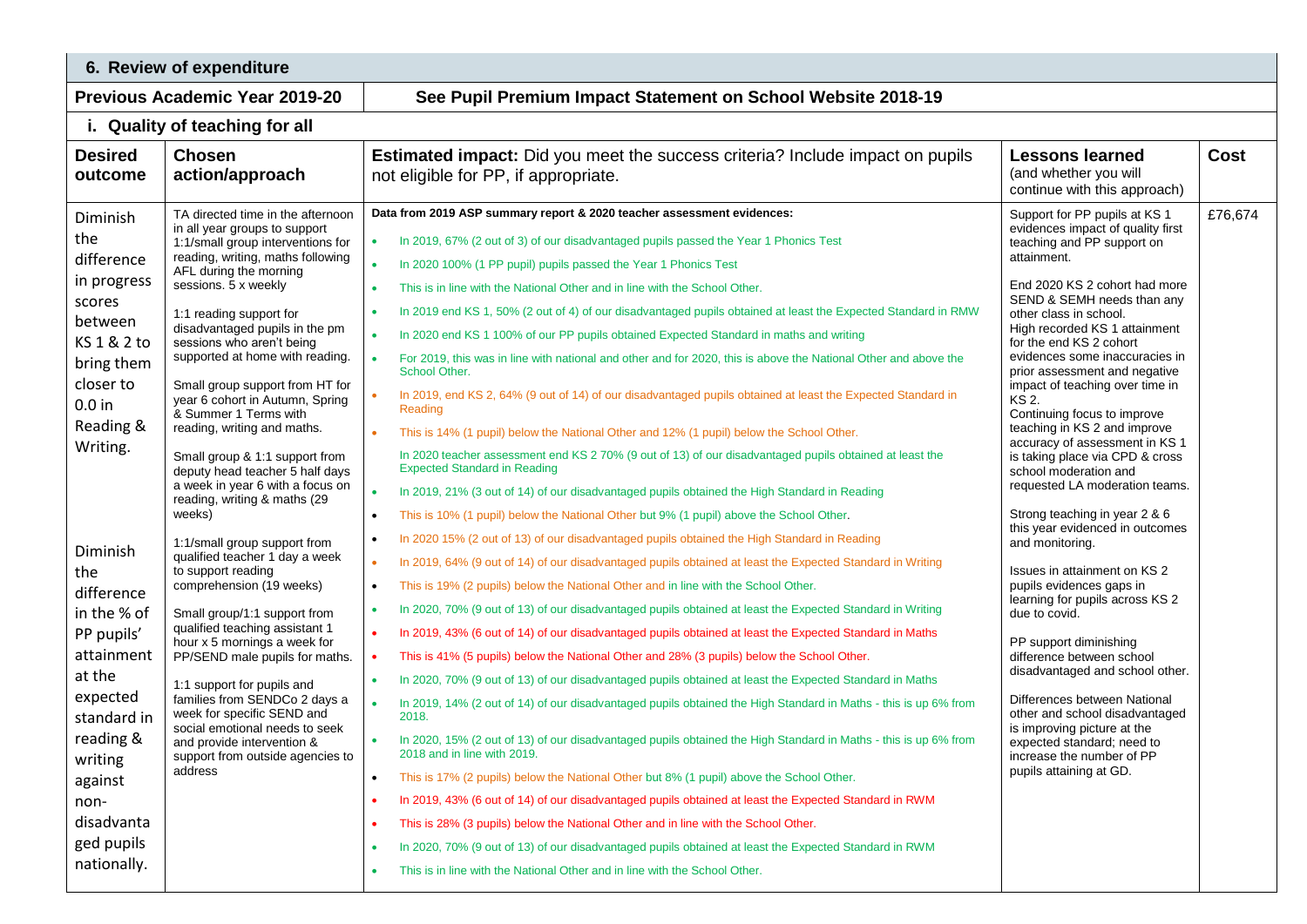|                           | ii. Targeted support                                                                                                                                                                                 |                                                                                                                                                                                                                                                                                                                                                                                                                                                                                                                                                                                                                                                                                                                                                                                                                                                                                                                                                                                               |                                                                                                                                                                                                                                                                                                                                                                 |                                                     |  |  |  |
|---------------------------|------------------------------------------------------------------------------------------------------------------------------------------------------------------------------------------------------|-----------------------------------------------------------------------------------------------------------------------------------------------------------------------------------------------------------------------------------------------------------------------------------------------------------------------------------------------------------------------------------------------------------------------------------------------------------------------------------------------------------------------------------------------------------------------------------------------------------------------------------------------------------------------------------------------------------------------------------------------------------------------------------------------------------------------------------------------------------------------------------------------------------------------------------------------------------------------------------------------|-----------------------------------------------------------------------------------------------------------------------------------------------------------------------------------------------------------------------------------------------------------------------------------------------------------------------------------------------------------------|-----------------------------------------------------|--|--|--|
| <b>Desired</b><br>outcome | <b>Chosen</b><br>action/approach<br>Welfare / Emotional Support &<br>Social Skills Groups - provided<br>by trained ELSA. From Sept<br>2019<br>Welfare / Emotional Support<br>through Chaplaincy Team | <b>Estimated impact:</b> Did you meet the success criteria? Include impact on pupils<br>not eligible for PP, if appropriate.<br>Approach was effective as Inspection dashboard evidences:<br>The percentage of FSM in year 6 (40%) was higher than all other year groups.<br>There were no permanent exclusions in the last four years.<br>There were no fixed term exclusions in the last two years.<br>The national average in each of these years was zero.<br>In 2016/17, the rate of total fixed term exclusions (0.42%) was below the national average<br>for schools with a similar level of deprivation (0.99%).<br>In 2016/17, the rate of repeat exclusions (0.42%) was slightly below the national average<br>for schools with a similar level of deprivation (0.45%)<br>Of the 3 pupils with at least one fixed period exclusion in 2017/18, none were excluded on<br>more than one occasion.<br>There were no fixed term exclusions in the last two years 2018-19 and 2019-2020. | <b>Lessons learned</b><br>(and whether you will<br>continue with this<br>approach)<br>This approach in<br>utilising ELSA support<br>for PP will be continued<br>this year in the same<br>way.<br>1:1 and small group<br>support will be planned<br>and targeted to specific<br>groups within specific<br>year groups, closely<br>monitored and time<br>limited. | Cost<br>£7,716                                      |  |  |  |
|                           | iii. Other approaches                                                                                                                                                                                |                                                                                                                                                                                                                                                                                                                                                                                                                                                                                                                                                                                                                                                                                                                                                                                                                                                                                                                                                                                               |                                                                                                                                                                                                                                                                                                                                                                 |                                                     |  |  |  |
| <b>Desired</b><br>outcome | <b>Chosen</b><br>action/approach                                                                                                                                                                     | <b>Estimated impact:</b> Did you meet the success criteria? Include impact on pupils<br>not eligible for PP, if appropriate.                                                                                                                                                                                                                                                                                                                                                                                                                                                                                                                                                                                                                                                                                                                                                                                                                                                                  | <b>Lessons learned</b><br>(and whether you will<br>continue with this<br>approach)                                                                                                                                                                                                                                                                              | <b>Cost</b><br>£544<br>25% of<br><b>EWO</b><br>time |  |  |  |